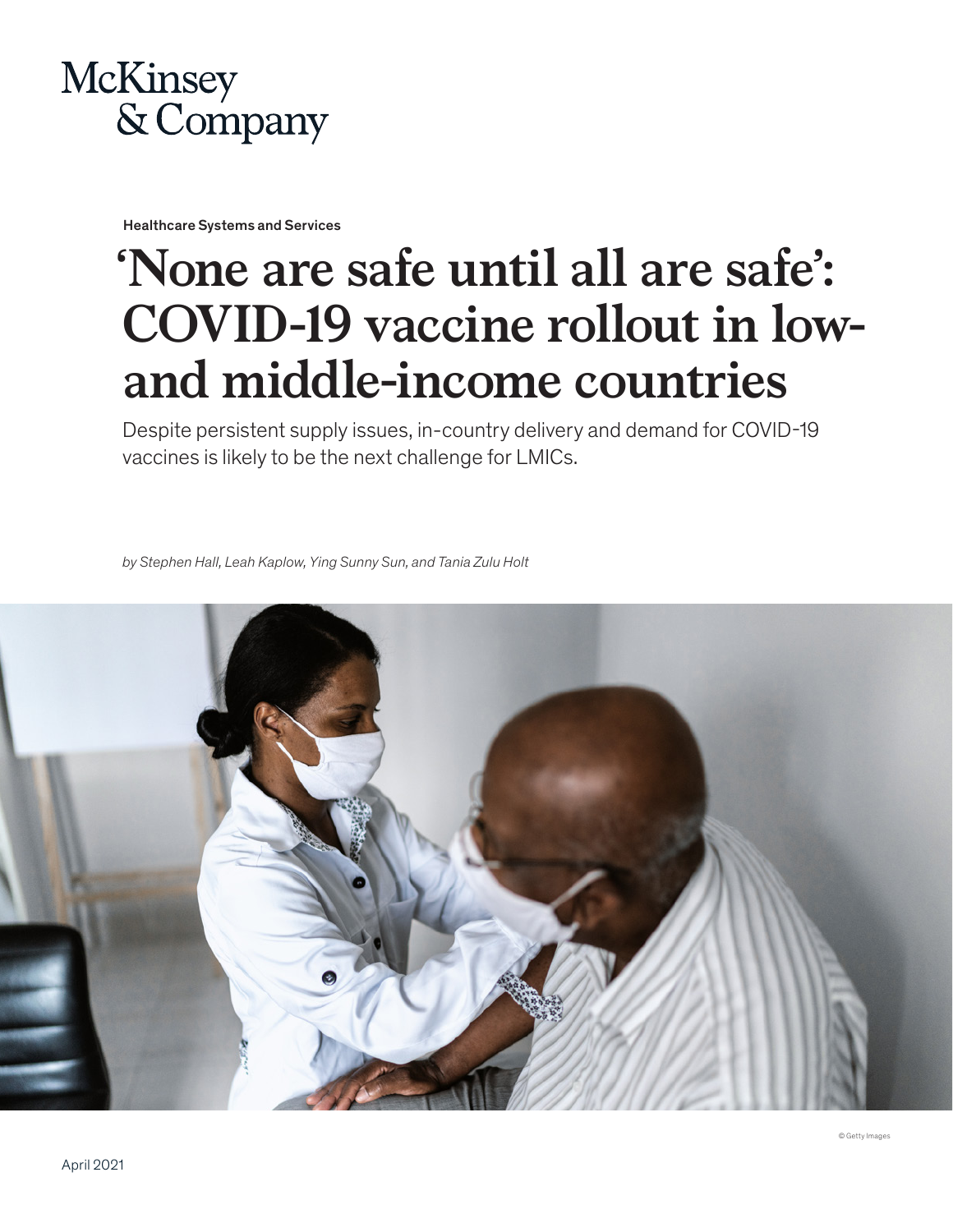#### High-income countries (HICs) around the world

have been deploying mass COVID-19 vaccination programs at varying speeds since December 2020. As of April 19, 2021, more than 500 million people worldwide had received at least one dose, a majority of HICs had administered at least one dose to over 20 percent of their populations, and a few outliers had provided at least one dose to well over 50 percent.<sup>1</sup>

But in low- and middle-income countries (LMICs), the situation looks quite different. A large number of LMICs were yet to administer an initial dose to 1 percent of their populations as of April  $19<sub>1</sub><sup>2</sup>$ presenting a risk not only to their residents but also to global progress in preventing the spread of potential variants. As the global initiative on COVID-19 Vaccines Global Access (COVAX) stated: "With a fast-moving pandemic, no one is safe, unless everyone is safe."³

In early March, COVAX announced the expectation to make some 1.8 billion doses available to Advanced Market Commitment countries by the end of 2021, corresponding to coverage of roughly 28 percent of those countries' populations.⁴ Outside of COVAX, some LMIC regions and countries have secured additional doses through agreements with specific manufacturers.<sup>5</sup> Now, the challenge is how to scale access, manage uncertainty amid new streams of information (for example, vaccine efficacy against variants or evolving safety profiles), and ensure vaccines distributed can effectively reach their target populations.

Globally, sizable attention has been paid to supply challenges for LMICs. Much less time and resources have been dedicated to in-country delivery of and demand for vaccines, which may quickly become the bottleneck as supply ramps up. Five critical factors LMICs can consider when designing rollout programs for COVID-19 vaccination include:

1. *Robust and efficient central nerve centers are critical* to drive target-setting made by policy makers, scenario planning, roadmap development, and decision making; oversee implementation; manage uncertainty; and

conduct performance management of in-country vaccine rollout.

- 2. *Specific and robust in-country delivery strategies can drive effective rollout,* taking into account unique challenges and opportunities to ensure the availability, administration, accessibility, acceptability, and affordability of the vaccines, as well as the system's accountability for rollout effectiveness.
- 3. *Agile strategies can adapt to evolving (and sometimes unpredictable) supply and demand dynamics.* Even though the idea of having significant supply in LMICs may seem like a remote scenario in the near term, countries need to actively plan for scaled supply so that their absorptive capacity does not become the bottleneck.
- 4. *LMICs may be able to leverage existing strengths from past experiences with immunization campaigns and outbreak response, while being mindful of ways in which COVID-19 vaccine rollout strategies could potentially disrupt ongoing immunization programs.* LMICs are facing a secondary health crisis, compounded by the pandemic, having seen major disruptions in routine immunization (with 2020 coverage levels dropping to those not seen since the  $1990s$ <sup>6</sup> as well as in other health services (with increasing health burdens and excess deaths across major disease categories throughout the pandemic, in many cases exceeding deaths from COVID-19).<sup>7</sup>
- 5. *COVID-19 vaccination strategies can go beyond a one-time, siloed approach.* Efforts can intentionally build health system capacity and resiliency, strengthening traditional immunization efforts or other health services, such as through investments in delivery infrastructure, demandcreation activities, and new digital systems.

National and global healthcare stakeholders considering these five factors can develop actions to help more citizens receive the COVID-19 vaccine more effectively.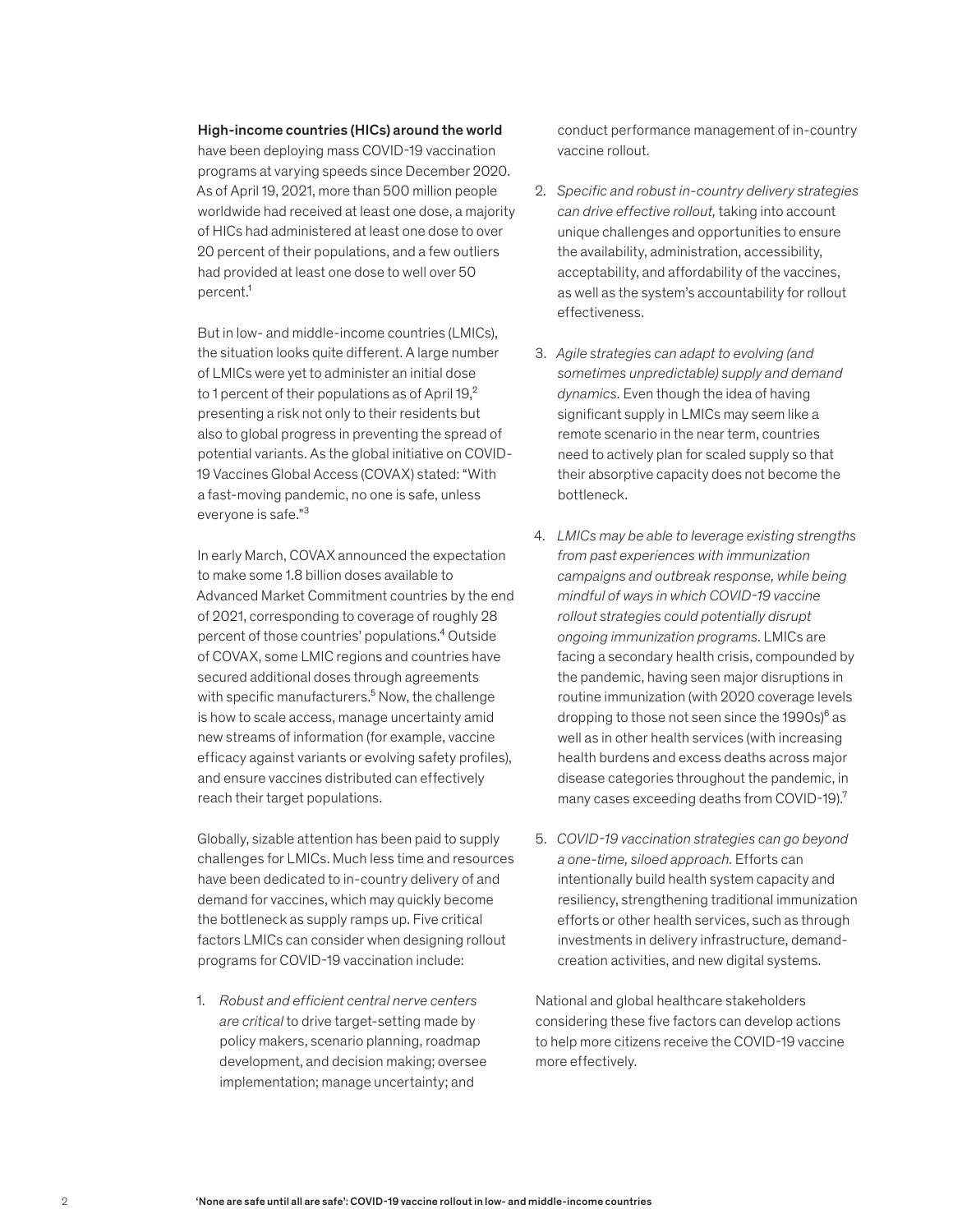## **Critical strategic decisions for LMIC rollout of COVID-19 vaccines**

Large amounts of funding are being dedicated to the procurement of COVID-19 vaccines for LMICs (although doses procured to date are still not sufficient to cover LMIC populations), but far less is being invested in planning for and implementing in-country rollout. COVAX's recent reports indicate a cost for in-country vaccine rollout of roughly \$1.5 per dose in order to deliver vaccines to cover the first 20 percent of populations, not including the cost of the healthcare workforce. Of this, COVAX has estimated that approximately \$1 per dose would need to come from sources other than COVAX (for example, domestic, bilateral, or multilateral sources) at an estimated total of \$1.3 billion.<sup>8</sup> COVAX already expects to provide more than 20 percent population coverage by the end of 2021, and many LMICs have sourced additional doses through regional and bilateral deals, so the total rollout funding requirement for 2021 alone could be substantially higher than this. Although the World Bank's \$12 billion lending programs could theoretically be leveraged for vaccine delivery activities, it is yet unknown whether countries will choose to use this financing mechanism.<sup>9</sup>

LMICs tend to have less well-resourced vaccination delivery systems to begin with, with more limited access to warehousing, cold-chain equipment, distribution capacity, dedicated staff, and needed information technology systems. Furthermore, LMICs will need to reach uniquely hard-to-serve populations, which can include:

- *Informal economies.* Large portions of LMIC economies are informal, including many workers with high exposure risk (for example, street vendors) or those employed by small and medium-size enterprises. These workers can be much more challenging to reach than those who work for larger, more formal employers in HICs.
- *Rural communities.* Many LMICs have substantial rural populations (LMIC urbanization rates are around 51 percent, and only 33 percent in low-income countries, compared with 66 percent in upper-middle income countries

(UMICs) and 81 percent in HICs).<sup>10</sup> Rural populations can be much harder to reach (both logistically—limited infrastructure, transportation difficulties—and because of poor health coverage) and present serious efficiency obstacles for a mass vaccination program, including limited ability to host a single vaccination site that can reach a substantial population, vaccine utilization problems for multidose vials that need to be fully used in a short period of time, and followup challenges for those requiring a second dose. These challenges may require more labor-intensive vaccination outreach, which can be problematic for multidose vials that need to be fully used in a short period of time. Vaccine administration may be harder in rural communities, especially to ensure second dose provision.

— *Transient populations and humanitarian situations.* LMICs tend to face greater numbers of transient and hard-to-identify populations in humanitarian contexts, whether refugees, migrants, or mobile workers. These groups may be challenging to identify and access outside of formal settings (for example, in refugee camps).

The ACT-Accelerator and its partners have developed tools for country diagnostics and planning.11 As a compliment to that, we focus on major design considerations for national programs for COVID-19 vaccine rollout.

## **Setting up robust and effective central nerve centers**

Given the complexity and challenges associated with these components, countries have seen benefits from developing nerve centers to set a singular strategy and manage across activities. Countries across income bands have faced challenges with a lack of role coordination between multiple government entities and other stakeholders. As a result, these countries may experience a duplication of efforts as well as a failure to consider the holistic set of activities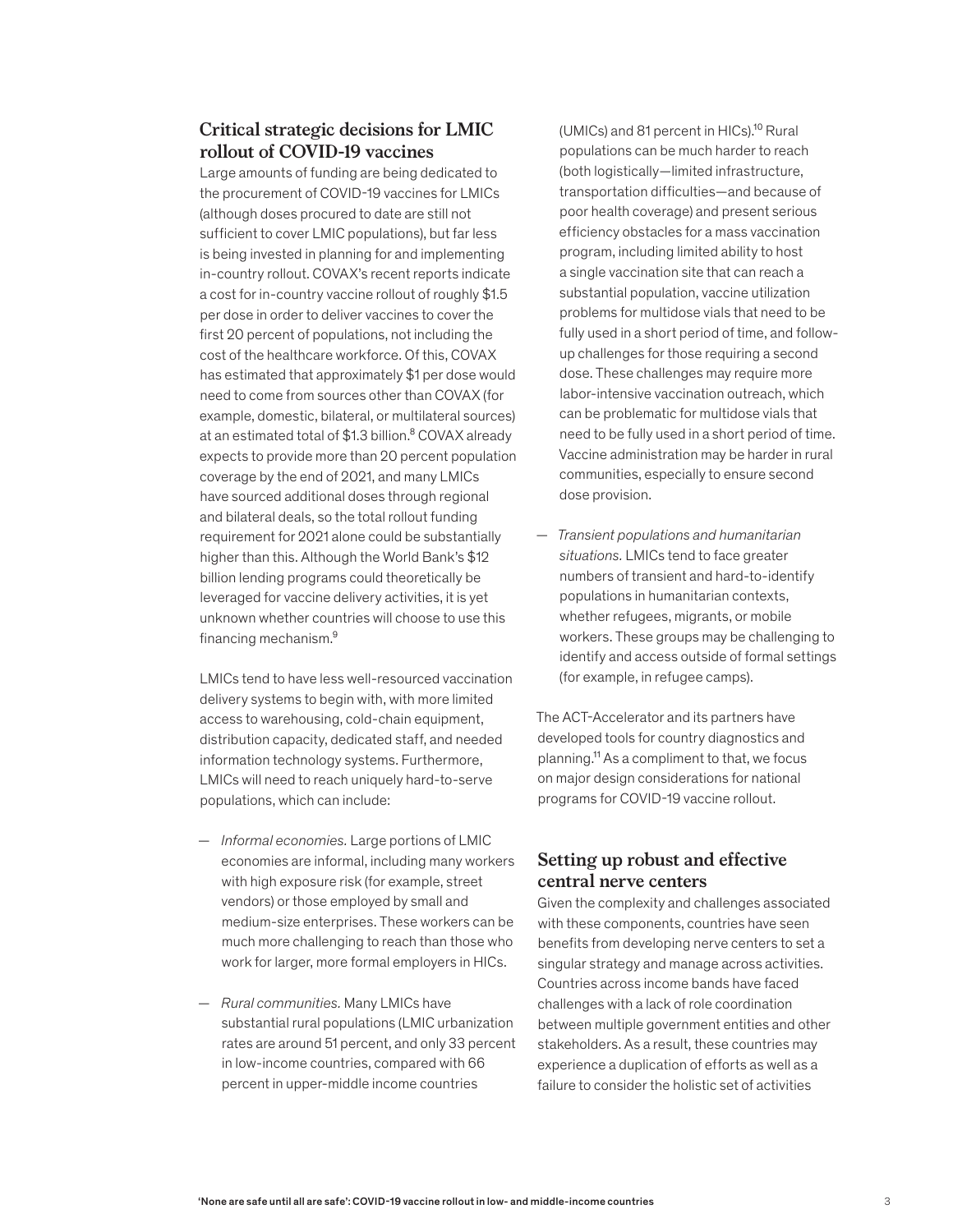and resources required. Given the complexity and challenges associated with vaccine rollout, many countries have seen benefits from developing nerve centers to set a singular strategy and manage across activities. As a result, these countries may experience a duplication of efforts as well as a failure to consider the holistic set of activities and resources required.

LMICs can look to successful emergency operations center (EOC) examples, such as those developed in Nigeria to combat polio. In "Eradicating Polio in Nigeria" we describe one such effort, highlighting critical success factors for high-performing EOCs, including taking a "command center" approach that drives extensive collaboration; leveraging dedicated cross-functional talent; consistently iterating the approach based on regular synthesis of fast-paced analytics; ensuring extensive and early buy-in with senior stakeholders to enable rapid decision making; and conducting intensive program management with clear targets, debottlenecking processes, and rigorous tracking and monitoring.

Some LMICs may already have such structures that can be leveraged for COVID-19 vaccination rollout. Others may find it critical to rapidly develop EOCs, and can take comfort knowing how valuable they may be beyond the COVID-19 response: a previous report, "Acting now to strengthen Africa's health systems" details how EOCs, once set up, have been effectively used to pivot and respond to new outbreaks in real time in sub-Saharan Africa.

In addition to centrally directed planning and coordination, locally driven approaches can also be effective. A microplanning model has been deployed in a number of countries,<sup>12</sup> where a central body, such as a Ministry of Health, sets eligibility principles and makes allocation decisions while outsourcing other decision making (for example, site identification, demand generation) to regional or local stakeholders. Local knowledge may be invaluable to inform decision making in centralized systems; how much decision making itself is devolved may depend on how much new infrastructure (which may be allocated and funded centrally) is required for effective rollout.

## **Developing an end-to-end tactical rollout plan across delivery components**

Overall, COVID-19 vaccine delivery should consider several components (see exhibit). A number of critical factors can be considered for each component of the rollout strategy, with specific implications for LMICs:

#### Availability

LMICs are considering multiple potential levers to access additional doses. Countries will need to determine which levers to pursue, with what speed, and in what proportion. Each source has different considerations, including financing (some are at least partially funded, others require countries to self-finance), access to diverse products, availability of sophisticated intermediaries to pool/negotiate on a country's behalf, and expected timing of procurement tranches. In all likelihood, many LMICs will take a portfolio approach, combining levers to suit their needs. These levers include:

- *Additional COVAX doses.* It is possible (but not certain) that the COVAX mechanism will increase the volumes it can secure for LMICs beyond the current allocation announcement. It is not yet clear how likely this is to occur or by when, or how much LMICs would be asked to co-fund.
- *Regionally coordinated pooled procurement.*  In a few cases, regional bodies have secured large volumes of doses to support the countries in their remit. For example, in March 2021, the African Union announced that it had secured up to 400 million doses.<sup>13</sup>
- *Bilateral deals.* Countries, including some LMICs, have already begun bilateral deals directly with manufacturers. Additional capacity for LMICs may become available over time, potentially driven by increasing demand saturation in HICs, deployment of new COVID-19 manufacturing facilities to ramp up supply (which may include manufacturing in LMIC regions, such as Aspen in South Africa),<sup>14</sup> and potential approval of new COVID-19 vaccines.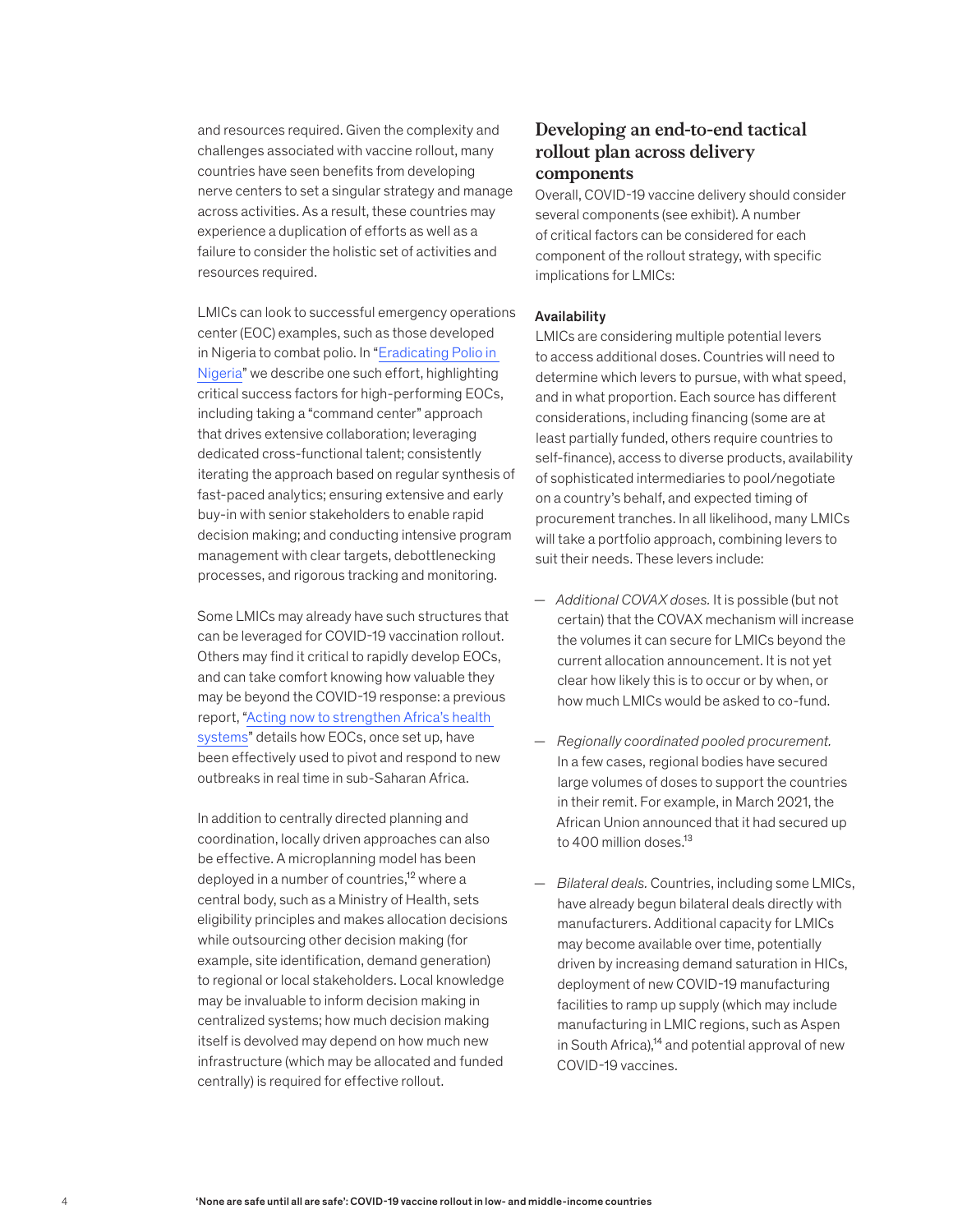Exhibit

To date the bulk of attention and support has been focused on vaccine *access*; ultimately, the bottleneck to coverage may come from *in-country delivery*.

Requirements and critical considerations for effective vaccine roll-out

|      | <b>AVAILABLE</b><br>Vaccine is approved and in sufficient supply to reach population<br>• Technology portfolio and access<br>• Technology transfer and drug substance manufacturing<br>• Upstream/downstream sourcing and manufacturing<br>• Public policy planning | How might LMICs access<br>additional vaccines given<br>current limitations?                                                                                            |
|------|---------------------------------------------------------------------------------------------------------------------------------------------------------------------------------------------------------------------------------------------------------------------|------------------------------------------------------------------------------------------------------------------------------------------------------------------------|
| 8888 | <b>ADMINISTRABLE</b><br>Appropriate individuals can receive vaccination<br>at convenient locations<br>• Population segmentation<br>• Vaccination dispensing strategy                                                                                                | How can LMICs develop the<br>right network of vaccination<br>points given limited data or<br>existing networks and hard-<br>to-reach populations?                      |
|      | <b>ACCESSIBLE</b><br>Vaccine is distributed and stored for use<br>• Ordering<br>• Logistics, transport, and warehousing                                                                                                                                             | How can LMICs effectively<br>deliver COVID-19 vaccines<br>given limited existing infra-<br>structure and already-disrupted<br>health/routine immunization<br>services? |
|      | <b>ACCEPTABLE</b><br>Consumers have accurate information they trust<br>and choose to be vaccinated<br>• Public communications, messaging, and education<br>• Healthcare workforce edaucation                                                                        | How do LMICs ensure indivi-<br>duals make informed choices<br>about vaccination given limited<br>demand intelligence and unique<br>demand drivers?                     |
|      | <b>AFFORDABLE</b><br>Costs of vaccination and administration are amenable<br>to both payers and consumers<br>• Funding<br>• Reimbursement strategy                                                                                                                  | How can LMICs alleviate<br>transaction costs of getting<br>vaccinated, especially for the<br>most vulnerable?                                                          |
|      | <b>ACCOUNTABLE</b><br>Patients receive full course; monitoring<br>in place on post-launch outcomes<br>• IT infrastructure and interoperability<br>• Ongoing monitoring and reporting                                                                                | How might LMICs develop<br>performance management<br>systems to enable continuous<br>improvement given existing<br>paper-based systems?                                |

— *Donations from over-supplied countries.*  Although most HICs are still limiting vaccination eligibility as supply (and delivery infrastructure) continues to increase, HICs overall appear to have secured more doses than they might ultimately need, under current manufacturing expectations.15 Some have already indicated that they plan to contribute excess doses to LMICs,<sup>16</sup> through COVAX or directly, although realizing these donations may take some time.

As described above, countries may benefit from preparing for a range of supply scenarios. This is likely to include ensuring the proper regulatory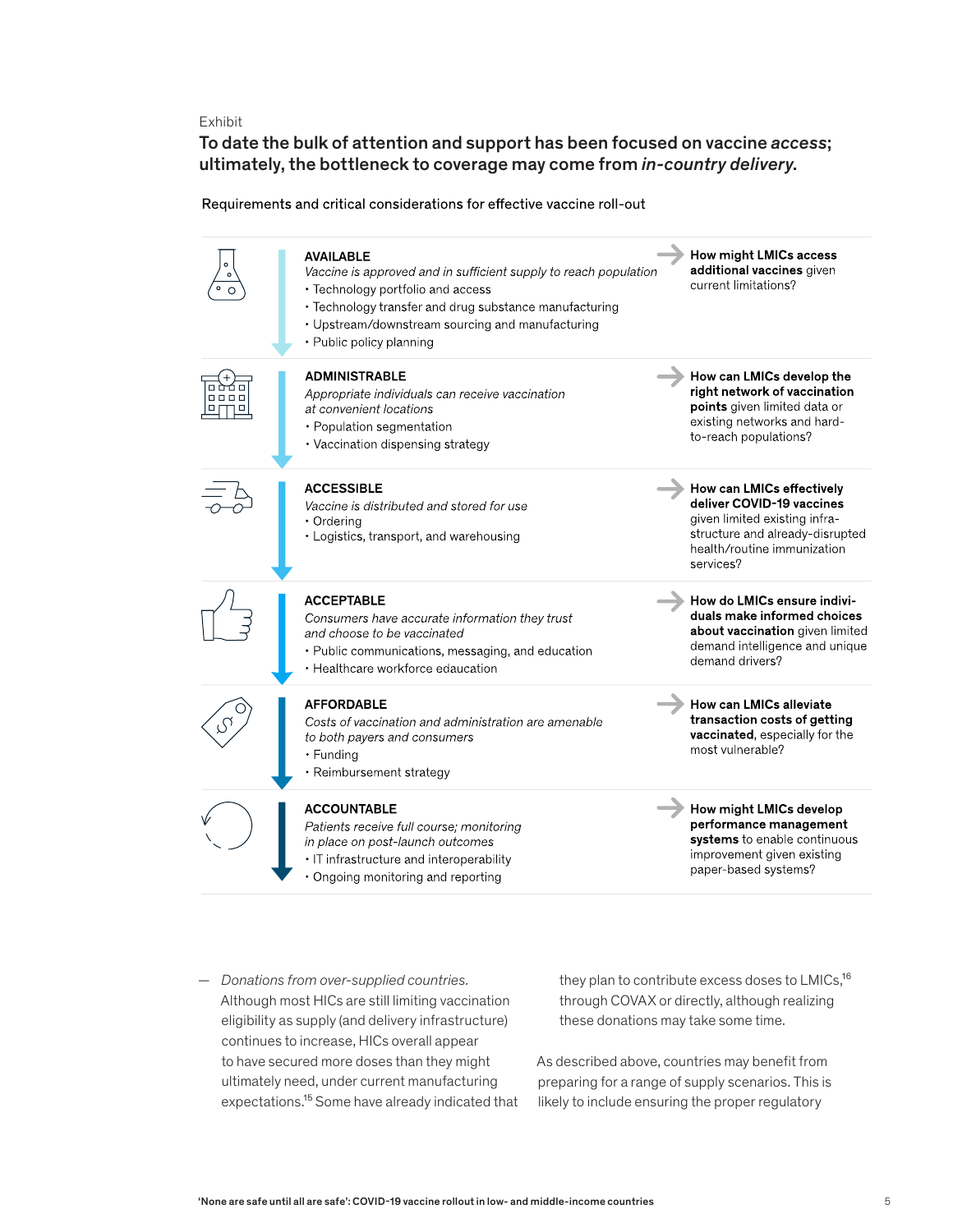steps are taken to approve proven products; some countries have aligned national COVID-19 vaccine decision making with either stringent regulatory authority approvals or regional reliance frameworks that can enable efficient and high-quality regulatory decisions. As availability may change over time, countries could theoretically develop a phased scale-up approach to their distribution strategies based on an availability forecast. In reality, vaccine shipments may be uncertain and unpredictable, necessitating a more agile approach that can allow for successful implementation despite changing availability.

#### Administration

Administering an initial wave of vaccinations focused on healthcare workers (the approach most governments have taken) can be straightforward, as this group can be easier to identify, inform, and ensure access to a vaccination than the broader population. Many LMICs have not yet needed to deploy new vaccination sites and the limited vaccine volumes available are often being administered through the traditional healthcare system and its facilities. Ramping up thereafter—especially in an equitable way—can be challenging. In many HICs, this ramp-up has usually begun with existing points of care (hospitals, followed by general practitioner/primary care physician offices). HICs have often started by adding new vaccination points in densely populated areas (such as mass vaccination in stadiums or schools). They have then segued to mobile or smaller sites to reach specific or underserved populations. Although this approach has had some equity implications, it has allowed HICs to reach increasing numbers of target populations.

Countries will likely benefit from deploying multiple vaccination channel approaches to successfully reach target populations, balancing the need for efficiency and equity. Some LMICs have strengths to leverage in developing their approach: many have significant experience with campaign-based vaccination programs, (for example, polio) that can be brought to bear.<sup>17</sup> To develop these strategies, countries may deploy the following approaches:

— *Mapping populations to existing infrastructure, leveraging local expertise.* Many countries have complemented official sources (for example, census or other public records) by devolving efforts to local community leaders who can identify the strength of existing facilities as well as the size and location of population clusters for each target group (for example, municipal government staff in Brazil<sup>18</sup> and the healthcare workforce in Costa Rica<sup>19</sup> have driven such efforts). More innovative data sources may also be available, such as mobile data or household geotagging.

- *Designing a temporal network.* Countries can choose to develop best-estimate forecasts of vaccination point capacity required over time, based on when vaccines are expected to arrive and the target populations they are intended for. Combining this with the mapping of populations and existing vaccination points, countries would help identify where different scaled vaccination points are most likely to be required, balancing efficiency (including cost implications) and equity (ensuring vulnerable populations that may be harder to access are reached).
- *Identifying solutions for each area with unmet need.* Countries can select the specific types and locations of sites to be fit-for-purpose with population needs. Many UMICs are also leveraging local community leaders to selfselect vaccination points based on specific community contexts and preferences.

Even if an appropriate mix of vaccination sites is developed, HIC experience has shown challenges in managing throughput capacity at these sites, balancing demand across sites, and minimizing waste; LMICs will need to develop systems and processes to address these challenges.

#### Accessibility

Multiple components are involved in an effective logistics system (various partners have collaborated on comprehensive checklists, as mentioned above). Three major elements of vaccine distribution logistics may prove especially challenging for LMICs:

— *IT/data systems* for appointment*-*making, to track stock levels of all relevant products, for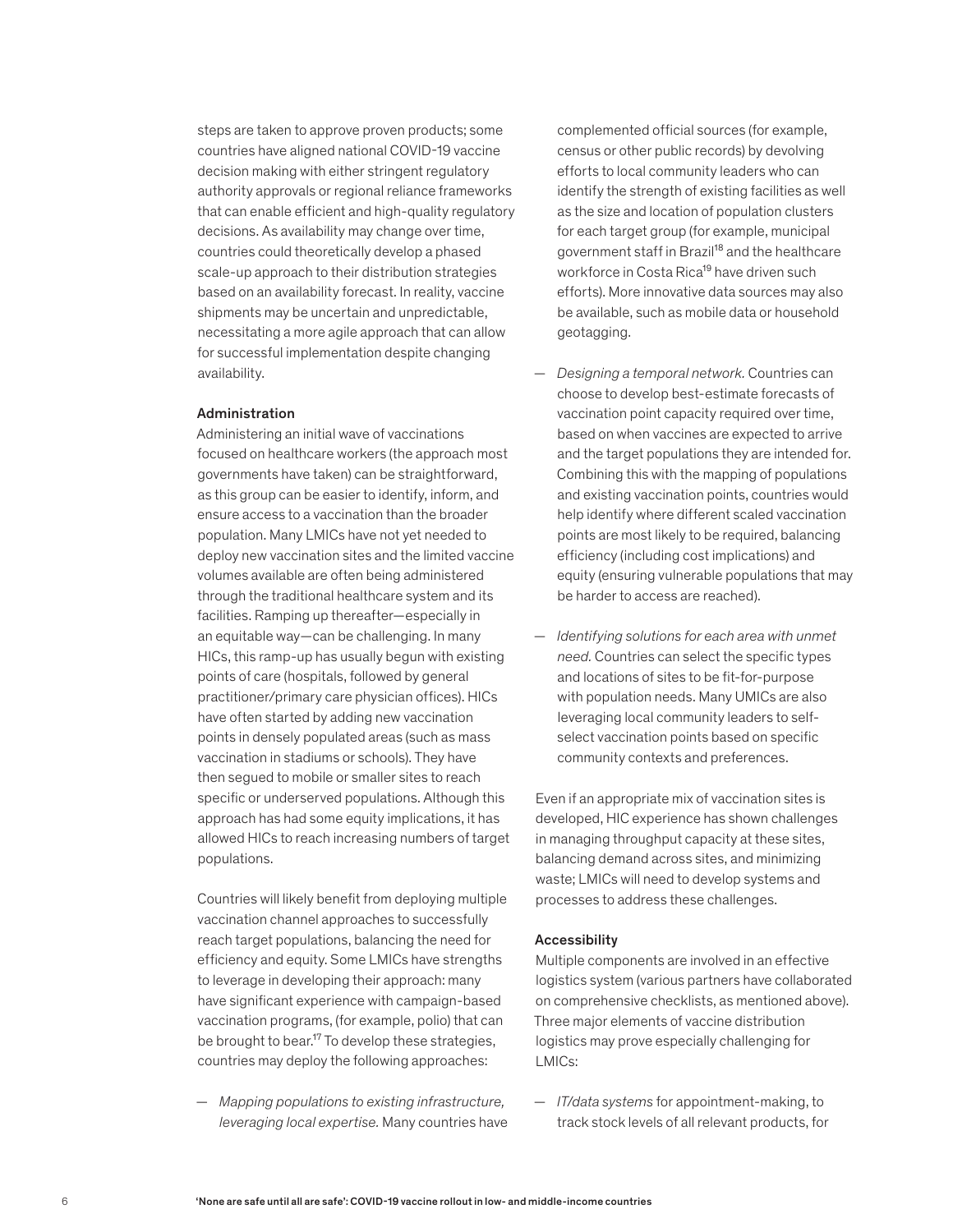vaccination points to place new orders, and for allocation approvals and rebalancing decisions to be made. As HICs have begun COVID-19 vaccine rollout, challenges with the quality and reliability of these systems have arisen, as they are often overloaded by demand or have not built in the decision-making processes required for proper utilization. Furthermore, some HICs have struggled to optimally manage second dose administration, including ensuring stock and appointments are available and that people actually return for their second dose at the appropriate time. LMICs can work to identify common flaws and incorporating solutions based on forecasts.

— *Distributors, warehousing, and storage* often involve multiple supply chain layers, depending on the country's size and complexity. Cold-chain equipment (CCE) may be especially difficult for LMICs. COVID-19 vaccines to date require some level of refrigeration, with some requiring ultracold-chain (UCC) storage temperatures. Most LMICs have limited ordinary cold-chain capacity for storage or distribution, let alone UCC capacity.20 At the last mile, cold-chain capacity can be even more limited (in terms of the lack of available equipment, outdated technology, and limited power for non-solar CCE), creating a problem for vaccine storage at vaccination points.

# **Why are COVID-19 vaccines different?**

COVID-19 vaccinations are different from traditional immunization programs for reasons that include:

- *Much higher volumes and new target populations.* Existing vaccination capabilities are primarily focused on routine immunization, a system at relatively smaller scale and pace (most routine vaccines need to reach a single birth cohort over the course of a year), with a different target demographic (with very few routinely used products targeting adults). Even most LMICs that have experience doing vaccination campaigns to respond to outbreaks (for example, polio, yellow fever) have still never conducted an emergency vaccination program at the scale required for COVID-19.
- *Availability of multiple products.* For most vaccine-preventable diseases, countries deploy a single vaccine. There are certainly a number of cases where an improved product or a new multivalent product has been introduced to replace an existing product, which must then be phased out, but it is unusual to have multiple (especially more than two) vaccines deployed in a single country for the same purpose. Today, many COVAX countries are primarily receiving one vaccine, but many are already expecting to receive multiple COVID-19 vaccines from multiple sources. The system will need to be able to handle this complexity, as the right facilities will need to receive the right vaccines—as well as any vaccine-specific delivery products—and people's specific vaccines will need to be tracked to properly enable second doses (or boosters if ultimately needed).
- *Shifting supply/demand dynamics over time.* Initially, demand may exceed supply at most vaccination points. Throughputs may vary but be reasonably predictable, and countries may deploy so-called "push" distribution approaches (for example, delivering a set amount of product on a schedule, with some supply rebalancing across vaccination points as needed). As more and more people are vaccinated, this dynamic may switch, with supply exceeding demand at many vaccination points. Thus, systems cannot continue pushing down doses on a fixed schedule but can consider how to incorporate clear demand signals into the supply chain.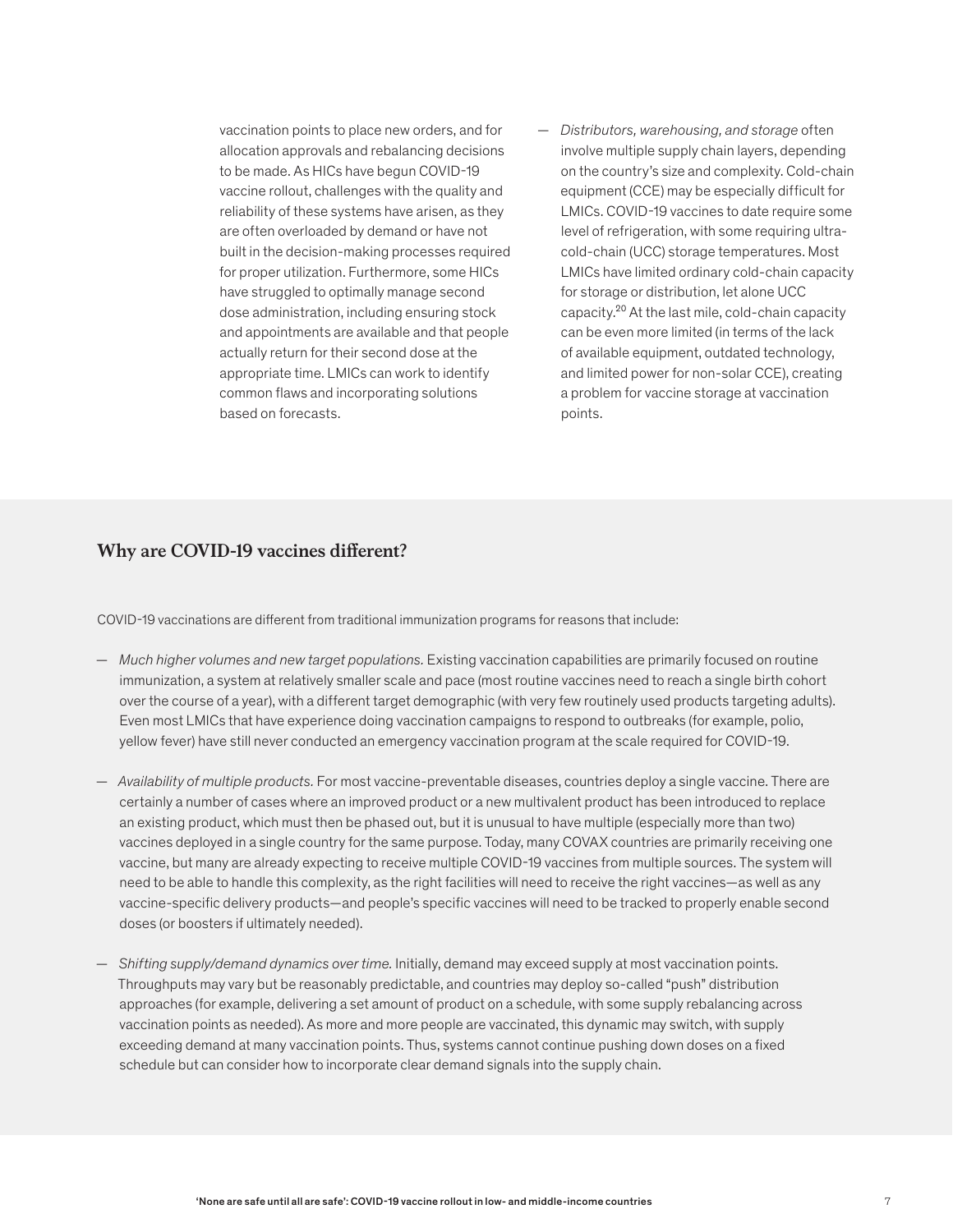— *Trained staff* to administer vaccines and vaccination points. As mentioned earlier, existing vaccinator staff may not be able to conduct all COVID-19 vaccination activities without disrupting other critical services. LMICs can develop strategies to maximize the number of staff that are qualified by ensuring that healthcare workers who can administer vaccines are working at the top of their license (that is, ensuring lower-skilled staff handle nonadministration steps), and exploring task shifting if appropriate.

Many LMICs have experience with vaccination delivery processes and logistics, with varying degrees (and sophistication) of ordering, tracking, transportation, warehousing, cold-chain, and staffing infrastructure. However, multiple factors are expected to make COVID-19 vaccination logistics far more complex than routine immunization programs (see sidebar, "Why are COVID-19 vaccines different?"), and a recent World Bank report notes that having a well-functioning child immunization system has not thus far been a strong predictor of readiness to roll out COVID-19 vaccines.<sup>21</sup> Furthermore, simply deploying existing vaccination infrastructure for COVID-19 vaccination efforts may be considered with care, given the potential to impact the already high levels of disruption of routine immunization efforts.

In HICs, vaccine delivery activities are often outsourced to the private sector, both before and during COVID-19, from leveraging third-party logistics providers to transport and store vaccines, to contracting private developers for IT systems to track vaccination rollout, to utilizing private pharmacies and healthcare centers to administer vaccines. When managed properly, private involvement in vaccine delivery can improve quality and accountability. Such practices—especially for distribution—are relatively rare in LMICs, often because of cost concerns, reluctance to commit to sustained funding for third-party contractors, a lack of appropriate procurement frameworks (for example, public-private partnership [PPP] frameworks), insufficient capacity to manage private contracts, or low confidence that outsourcing processes will be fair and transparent. Some LMICs have been supported in supply chain outsourcing,<sup>22</sup>

with a few examples in Nigeria (where Lagos State outsources its vaccine supply chain)<sup>23</sup> and Senegal (where multiple third-party logistics providers have been contracted to manage delivery of a variety of public health products).24

Some countries may explore outsourcing options, which could lead to broader vaccine supply chain innovation, provided the right conditions are met. Some LMICs can be supported through the strengthening of PPP frameworks, affordability costing, efforts to ensure the process is (and is seen as) transparent and justly managed, and procurement/contract management capabilitybuilding (including support for performance management). If successful, private sector engagement developed for COVID-19 vaccine delivery could be expanded for broader immunization programs. On the other hand, countries with limited PPP capabilities, private sector options, or support may find it unwieldy to undertake such a transition during an already complex COVID-19 vaccine rollout.

#### Acceptability

Consumer confidence in COVID-19 vaccines varies by geography and, within countries, by population segments. In LMICs, limited data exists on COVID-19 vaccine acceptability, with even less information on demographic differences, trends over time, or root causes of hesitancy. This stands in sharp contrast to some HICs, where regular surveys are done that allow for micropattern detection.

A survey of more than 15,000 adults in 15 African countries conducted between August and December 2020 indicated that willingness to take COVID-19 vaccines varied from 94 percent in Ethiopia to 59 percent in the Democratic Republic of the Congo. Primary respondent reasons for vaccine hesitancy included a lack of trust in the safety of vaccines and a belief that the COVID-19 threat is exaggerated.25 Some people in LMICs have a longstanding mistrust of adult vaccinations as a result of problematic clinical trial programs in the past,<sup>26 27</sup> although vaccine acceptability has generally been stronger for pediatric vaccines.<sup>28</sup> Promisingly, some HICs saw decreases in vaccine hesitancy as COVID-19 vaccinations expanded.<sup>29</sup>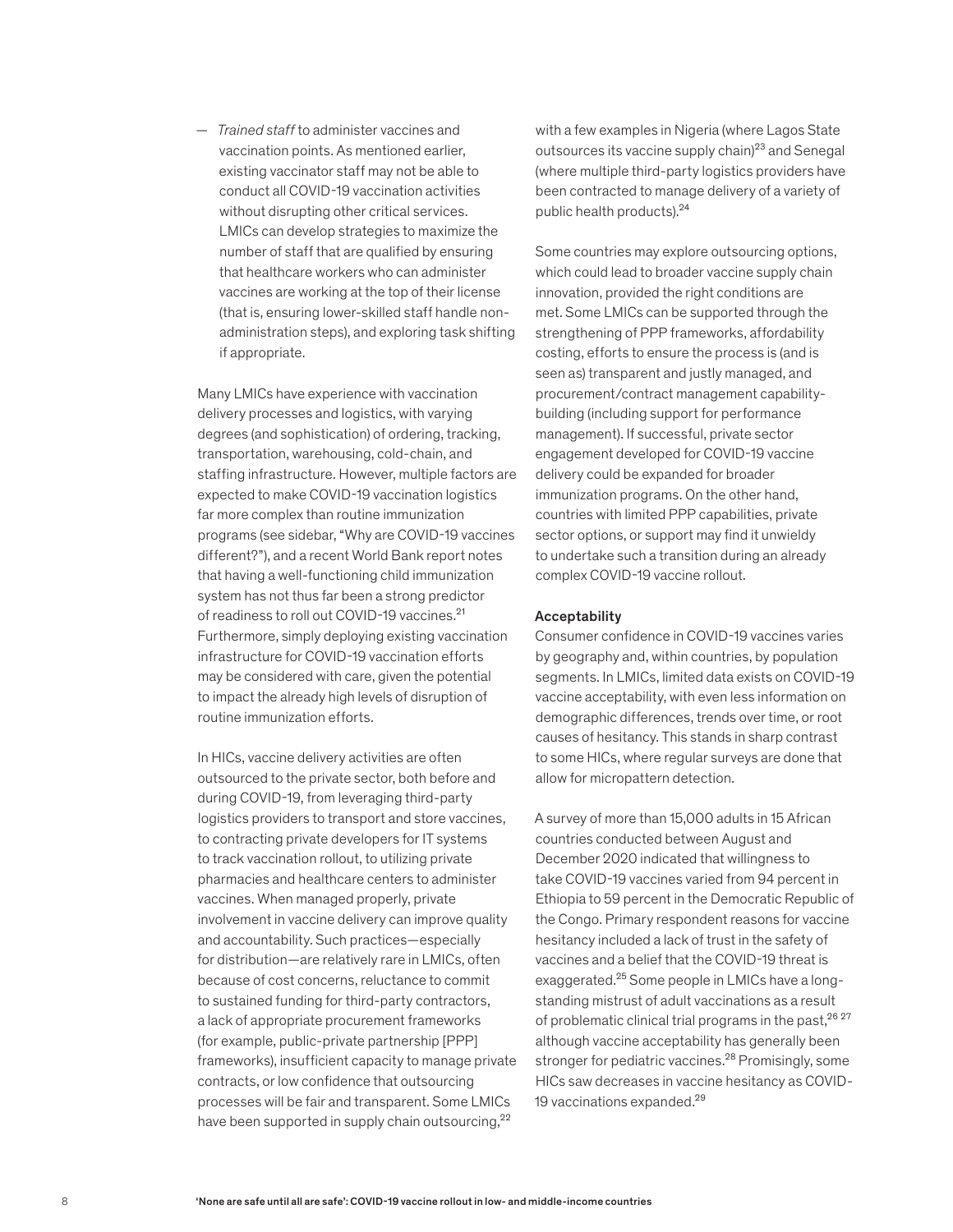A recent World Bank report notes that less than 30 percent of countries have developed demandgeneration strategies to encourage COVID-19 vaccine uptake.30 LMICs may be able to leverage existing strengths in community engagement and demand generation from previous public health efforts (for example, HIV prevention), including from immunization programs specifically, where strategies have often leveraged deep engagement with trusted local leaders to directly address misinformation, build awareness, and provide information about how to get vaccinated. For example, in India's polio vaccination efforts, a thousands-strong "Social Mobilization Network" (SMNet) was created to communicate to underprivileged communities, engaging local officials and religious leaders, running campaigns in a highly iterative fashion to respond to community needs. SMNet's success was subsequently leveraged to expand its impact to other health areas.31 For COVID-19, some LMICs (for example, Morocco)<sup>32</sup> have deployed local government staff or local organizations, who have gone door-to-door to inform eligible populations, answer questions, address concerns, and support appointmentmaking or location-finding efforts. Proper safety protocols should be applied to any in-person community outreach efforts.

LMICs may want to consider how COVID-19 vaccination efforts can be leveraged to increase acceptance and utilization of a broader set of health services, especially for vulnerable groups (for example, to ensure continued childhood immunization) or demographics that historically engage less with the health system (for example, adult men, older generations). Additionally, countries can consider providing information about primary care, or even rapid testing services, while individuals wait in line to be vaccinated.

#### Affordability

Today, LMIC populations are largely not expecting to be charged for COVID-19 vaccinations. As countries continue vaccination programs (which may include self-financed procurement), it is not yet known whether this will remain the case. For example, some countries might charge more affluent segments, but keep vaccines free of charge for lower-income populations.

LMIC residents can face meaningful opportunity costs and indirect costs to getting vaccinated, such as taking time off from work, securing and paying for transportation to and from vaccination points, waiting in line, and managing childcare. Many may need to take time (and put themselves at some exposure risk) to help relatives and friends get vaccinated. Countries may consider how to reduce personal disruption or cost, such as by encouraging employers to allow employees to "take time" to get vaccinated.

#### Accountability

The COVID-19 vaccination rollout will need to be closely monitored to ensure the best use of scarce resources; rapidly adapt to changing supply, demand, logistical, and epidemiological circumstances; and continuously improve the approach. The need to ensure that populations requiring a second dose actually receive that second dose further complicates tracking efforts. Today, vaccination tracking and monitoring systems in many LMICs are highly manual—leveraging paper-based ledgers and reports—and delayed, often only reporting centrally every month or every quarter. These manual systems are likely to be insufficient to deal with the rapidly changing supply and demand dynamics of COVID-19 vaccines, which may require frequent load-balancing, reevaluation of site location and infrastructure strategies, and careful monitoring of wastage to inform reduction efforts. Countries may consider a range of system improvements, including lower-tech and lower-cost approaches (for example, simple mobile apps).

### **Where do we go from here?**

Without minimizing the challenge of COVID-19 vaccines for LMICs, stakeholders can also reflect on bright spots. The last time a mass vaccination program was needed in response to a major pandemic was in 2009, with H1N1. Then, the first vaccines arrived in Africa more than 20 weeks after the first (higher-income) countries started vaccinating. By contrast, although most LMICs are receiving COVID-19 vaccines more slowly than HICs, shipments to LMICs have taken place within 12 weeks of introduction in the first HICs.<sup>33</sup> The COVAX Facility has helped to move LMICs closer to parity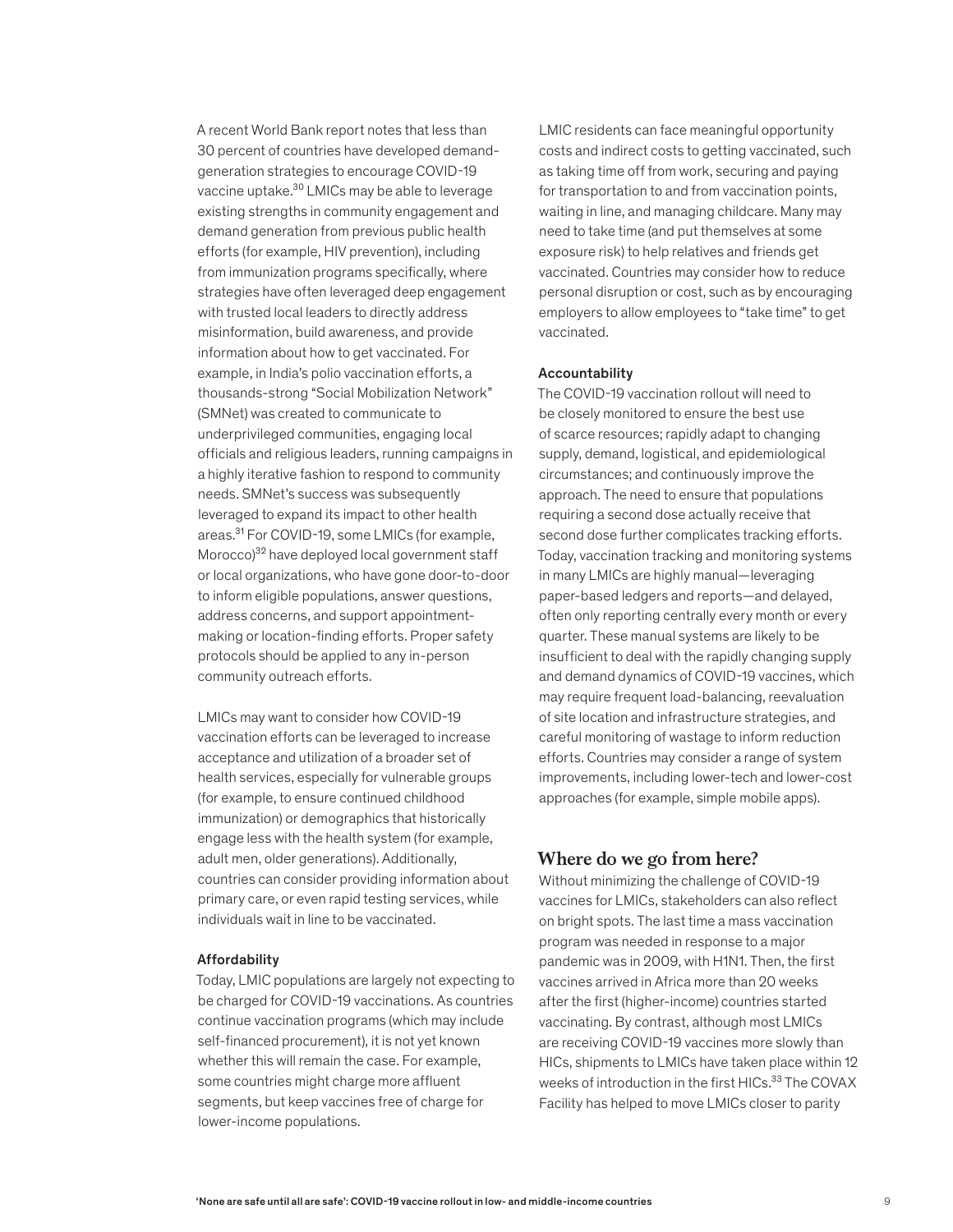with HICs, with initial vaccine shipments reaching 100 countries 42 days after its first international shipment.<sup>34</sup>

As LMICs access larger volumes of doses over time, in-country delivery activities become more critical—and more challenging—as capacity can become stretched, making the next sets of target populations harder to reach. Furthermore, the future may only get more complex: unfolding epidemiological realities (for example, expanded or new variants) may preset novel challenges, and the need for LMICs to vaccinate younger populations to achieve herd immunity $35$  means that large new groups will need to be reached once effective pediatric vaccines are approved.

As approaches are developed, LMICs can identify opportunities to strengthen their broader health systems. Agile and robust nerve center capabilities can support response to future outbreaks. Private sector engagement and improved logistics/data systems can help expand supply chain capacity and effectiveness. Novel demand-generation approaches can bring new demographics into the healthcare system and support catch-up efforts for others. Even longer-term strategies, including broader pandemic preparedness tactics or local vaccine manufacturing, can help drive health security for the future. Such strategies can serve the dual purpose of bolstering existing service provision while also improving LMICs' ability to respond to the next public health crisis.

Stephen Hall is a partner in McKinsey's Dubai office; Leah Kaplow is a consultant in the Washington, DC, office; Ying Sunny Sun is a partner in the Nairobi office; and Tania Zulu Holt is a senior partner in the London office.

The authors wish to thank Tara Azimi, Michael Conway, Peter Okebukola, Adam Sabow, Shajia Sarfraz, Lieven Van der Veken, and Bart Van de Vyver for their contributions to this article.

This article was edited by Elizabeth Newman, an executive editor in the Chicago office.

Copyright © 2021 McKinsey & Company. All rights reserved.

## **Footnotes**

<sup>1</sup> "COVID-19 vaccine doses administered," Our World in Data, updated April 19, 2021, ourworldindata.org.  $^{2}$ Ibid.

<sup>&</sup>lt;sup>3</sup>COVAX is a global consortium set up to ensure equitable vaccine distribution. Countries across income brackets can leverage COVAX's procurement mechanism, but the subset of countries at lower income levels are eligible for financial support for procurement. These 92 countries are referred to as COVAX Advance Market Commitment (AMC) countries (see "COVAX: Working for global equitable access to COVID-19 vaccines," World Health Organization, 2021, who.int).

<sup>4</sup>COVAX initially targeted making approximately 1.3 billion doses (corresponding to approximately 20 percent of AMC country populations) by the end of 2021 and has recently increased its aspiration (see "COVAX global supply forecast," Gavi the Vaccine Alliance, April 7, 2021, gavi.org). <sup>5</sup>Africa: the Africa Union has thus far secured over 400 million doses (see "African Union secures additional 400 million vaccine doses,' Africanews, January 28, 2021, africanews.com). India: India does not publicly state the number of doses secured; public aggregators estimate approximately 200 million secured (see Launch and Scale Speedometer, "Tracking COVID-19 vaccine purchases across the globe," Duke Global Health Innovation Center, updated April 16, 2021, launchandscalefaster.org); however, if half of India's locally produced vaccines stayed in the country, this number would reach approximately 1.1 billion as of today's manufacturing capacity forecasts.

 $^6$ In 2019, 84 percent of the world's children received all the vaccines recommended by the World Health Organization—a record high. In 2020, that number fell to around 70 percent, with increases in deaths from measles, diphtheria, and other vaccine-preventable diseases already increasing (see "2020 Goalkeepers report: COVID-19 a global perspective," Bill & Melinda Gates Foundation, September 2020, gatesfoundation.org; Donald McNeil Jr, "Gates offers grim global health report, and some optimism," *New York Times*, updated November 23, 2020, nytimes.com).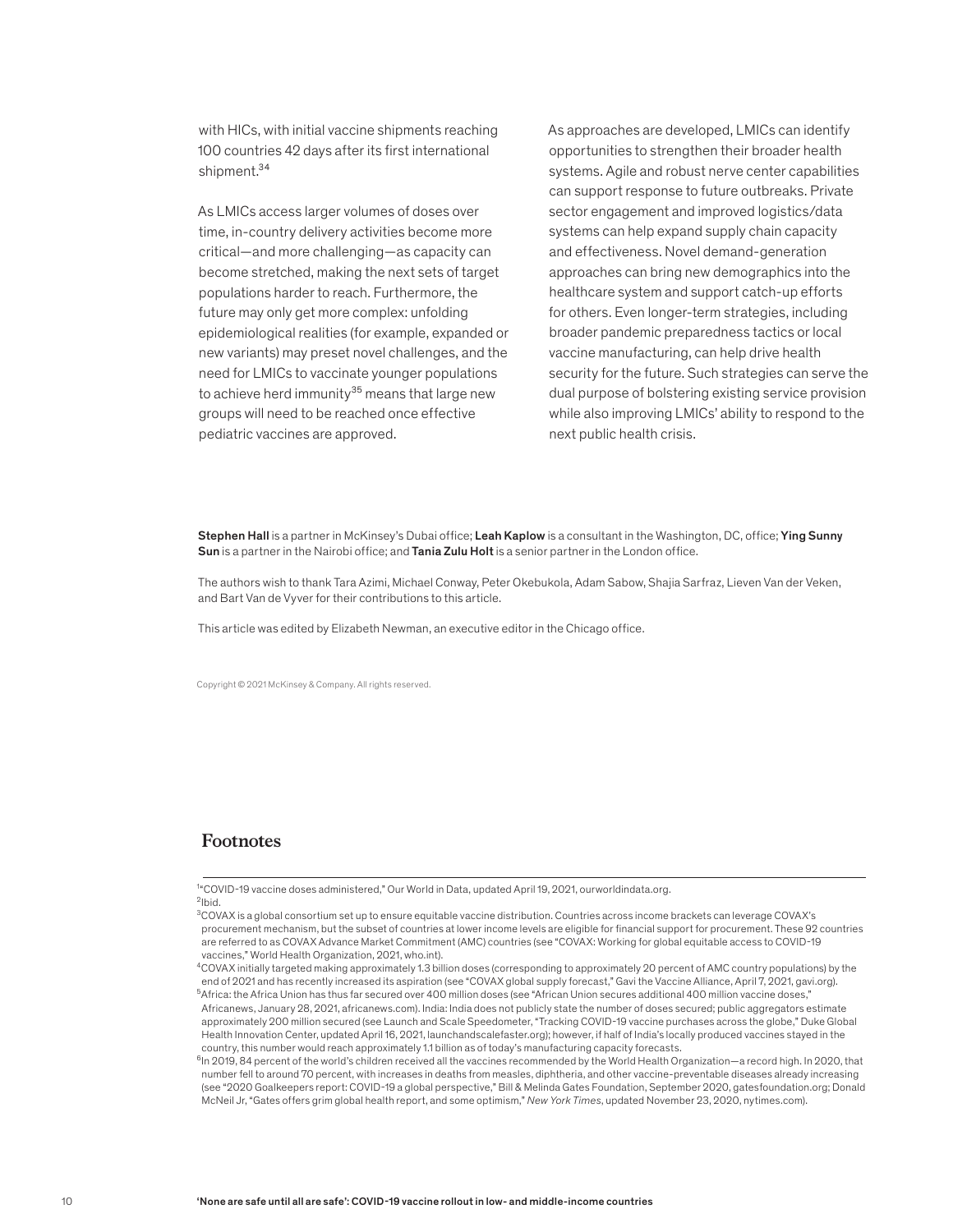$^7$ In a report published in November 2020, the WHO found a more than 50 percent decline in services in 14 African countries ranging from the provision of skilled birth attendants to the treatment of malaria cases in May, June, and July in 2020. The WHO predicts that a 50 percent disruption to anti-malarial treatment could result in 100,000 additional deaths in 2020. Additionally, the pandemic has led to interrupted treatment for people with HIV/AIDS because services are closed. WHO predicts that if service disruptions continue for longer than six months in the region, they could result in AIDS-related deaths rising to levels not seen since 2008 (see Nita Bhalla, "Africa: COVID-19 could cause a million excess deaths from these 3 diseases," World Economic Forum, January 13, 2021, weforum.org). In early 2021, the WHO estimated that reduced care for tuberculosis (TB) could cause an additional 500,000 TB deaths, setting the world back to TB mortality last seen in 2010 (see "Impact of the COVID-19 pandemic on TB detection and mortality in 2020," World Health Organization, 2021, cdn.who.int). The Global Financing Facility has also published similar figures, which has led to a new initiative, "Reclaim the Gains," to address this secondary health crisis (see "New findings confirm global disruptions in essential health services for women and children from COVID-19," Global Financing Facility, September 18, 2020, globalfinancingfacility.org; "Reclaim the gains," Global Financing Facility, 2021, globalfinancingfacility.org). <sup>8</sup>Recent COVAX reports have listed "in-country delivery and demand generation costs" for the first 1.3 billion doses ranging from \$1.7 billion to \$2.2 billion. Funding expected to be provided from COVAX has been described as primarily funding WHO and UNICEF TA activities at the global and country level, as well as catalytic funding to support investment (for example, in CCE). Funding requirements for healthcare workforce required for vaccination activities are estimated at \$0.4-1.7 billion, which COVAX expects to be covered by domestic governments budgets. (see *A financing framework for the 2021 ACT-A funding gap*, World Health Organization, December 16, 2020, who.int; Costs of delivering COVID-19 vaccine in 92 AMC countries, World Health Organization, February 8, 2021, who.int; *ACT-Accelerator prioritized strategy* and budget for 2021, World Health Organization, March 12, 2021, who.int).

<sup>9</sup>Key facts: World Bank Group vaccine announcement," World Bank, April 21, 2021, worldbank.org.

10 United Nations Population Division, World Urbanization Prospects: 2018 Revision, World Bank, data.worldbank.org.

<sup>11</sup>*COVID-19 vaccine introduction readiness assessment tool*, *World Health Organization,* September 21, 2020, *who.int; Guidance on developing a national deployment and vaccination plan for COVID-19 vaccines*, World Health Organization, November 16, 2020, who.int; COVID-19 national deployment and vaccination plan: Submission and review process, World Health Organization, January 29, 2021, who.int.

12For Costa Rica, see "Manual de Procedimientos para la ejecución de vacunación contra COVID-19 en los establecimientos de salud de la Caja Costarricense de Seguro Social," Seguro Social Costa Rica, December 2020, cendeisss.sa.cr. For Brazil, see "Plano Nacional de Operacionalizanção da vacinação contra a COVID-19," Ministro da Saúde, February 15, 2021, gov.br.

13"J&J, African Union in deal for up to 400 million COVID-19 shots," Reuters, March 29, 2021, reuters.com.14Christine Vestal, "COVID-19 patients swamp rural hospitals," Pew Charitable Trusts, October 20, 2020, pewtrusts.org.

1 ⁴Janice Kew, "Aspen Pharmacare to deliver J&J vaccines in next three months," Bloomberg, March 12, 2021, bloomberg.com.

<sup>15</sup>Anna Rouw et al., "Global COVID-19 vaccine access: A snapshot of inequality," Kaiser Family Foundation, March 17, 2021, kff.org. 16For example, French President Emmanuel Macron has called on Europe and the United States to urgently send up to 5 percent of their coronavirus vaccine supplies to developing nations (see "Covid vaccines: Macron proposes sending 4-5% of doses to poorer nations," BBC News, February 19, 2021, bbc.com). Boris Johnson has pledged to donate most of the UK's surplus vaccine supply to poorer countries once all adults are vaccinated but he has not specified the stage at which the sharing would happen (see "Covid vaccines: Boris Johnson pledges surplus to poorer countries at G7," BBC News, February 19, 2021, bbc.com). Canada will donate surplus vaccines through the COVAX mechanism, but has not communicated a timeline of when it will do so (see Amanda Coletta and Emily Rauhala, "Canada defends decision to draw vaccines from program aimed at low- and middle-income countries," *Washington Post,* February 5, 2021, washingtonpost.com). 17Uwagbale Edward-Ekpu, "African countries have an advantage in rolling out Covid-19 vaccines," Quartz Africa, February 19, 2021, qz.com. <sup>18</sup> "Plano Nacional de Operacionalizanção da vacinação contra a COVID-19," Ministro da Saúde, February 15, 2021, gov.br.

19"Manual de Procedimientos para la ejecución de vacunación contra COVID-19 en los establecimientos de salud de la Caja Costarricense de Seguro Social," Seguro Social Costa Rica, December 2020, cendeisss.sa.cr.

 $^{20}$ One-fifth of immunization facilities in the world's poorest countries do not have the equipment needed to keep vaccines at optimal temperatures (and some existing equipment may not function properly). In 2014, in a number of Gavi-eligible countries, up to 90 percent of health facilities were not equipped with adequate cold-chain equipment (see "Cold supply for hot demand," Gavi, the Vaccine Alliance, 2020, gavi.org; "Cold chain equipment optimization platform," Gavi, the Vaccine Alliance, December 2020, gavi.org).

21"Assessing country readiness for COVID-19 vaccines—First insights from the assessment rollout," World Bank, March 11, 2021, worldbank.org. 22"The Global Financing Facility, Merck for Mothers, Bill & Melinda Gates Foundation, and The UPS Foundation Launch Public-Private Partnership to improve supply chains in low- and middle-income countries," Global Financing Facility, July 18, 2018, globalfinancingfacility.org.

23David Sarley et al., "Transforming vaccines supply chains in Nigeria," Vaccine, April 2017, Volume 35, Number 17, pp. 2167−74, sciencedirect.com.

<sup>24</sup>*GAVI Study—Outsourcing the distribution component of vaccine and medicine supply chains*, Gavi Private Sector Priority Working Group, commissioned to Transaid, December 2015, transaid.org.

25Udani Samarasekera, "Feelings towards COVID-19 vaccination in Africa," *Lancet*, March 2021, Volume 21, Number 3, pp. 324, thelancet.com. <sup>26</sup>Sarah Boseley, "Key HIV vaccine trial in South Africa ends because of poor results," Guardian, February 3, 2020, theguardian.com; Stephanie Busari and Barbara Wojazer, "French doctors' proposal to test Covid-19 treatment in Africa slammed as 'colonial mentality'," CNN, April 7, 2020, cnn.com; Stephanie Kelly, "Testing drugs on the developing world," Atlantic, February 27, 2013, theatlantic.com.

27Ibrahim Garba and Danielle Paquette, "In this Nigerian city, Pfizer fears loom over the vaccine rollout," Washington Post, March 20, 2021, washingtonpost.com.

<sup>28</sup>Sunil Bhopal and Maryke Nielsen, "Vaccine hesitancy in low- and middle-income countries: potential implications for the COVID-19 response," Archives of Disease in Childhood, 2021, Volume 106, pp. 113−4, adc.bmj.com; Abram Wagner et al., "Comparisons of vaccine hesitancy across five low- and middle-income countries," Vaccines, 2019, Volume 7, Number 4, pp. 155, mdpi.com.

29For example, according to a recent Ipsos survey, which surveyed 15 countries, there was an overall increase in COVID-19 vaccine intent across the world from December 2020 to February 2021. Since the last survey, the highest uptick in vaccine intent was seen in Italy and Spain (intent increased 28 percentage points), followed by the United Kingdom (an increase of 21 percentage points), which may indicate that acceptability improves as rollouts expand (see "Global attitudes: COVID-19 vaccines," Ipsos, February 9, 2021, ipsos.com).

30"Assessing country readiness for COVID-19 vaccines—First insights from the assessment rollout," World Bank, March 11, 2021, worldbank.org. 31Nicole Deutsch et al., "Legacy of Polio—Use of India's Social Mobilization Network for strengthening of the Universal Immunization Program in India," Journal of Infectious Diseases, July 2017, Volume 216, pp. S260–6, academic.oup.com.

32"Morocco achieves remarkable vaccination rates surpassing some European powers," Agence Marocaine de Presse, March 13, 2021, mapnews.ma.

<sup>33</sup>Report of the WHO Pandemic Influenza A(H1N1) Vaccine Deployment Initiative, World Health Organization, 2012, apps.who.int; "Statement of the Co-Chairs of the 5th Access to COVID-19 Tools Accelerator (ACT-A) Facilitation Council," World Health Organization, March 23, 2021, who.int.